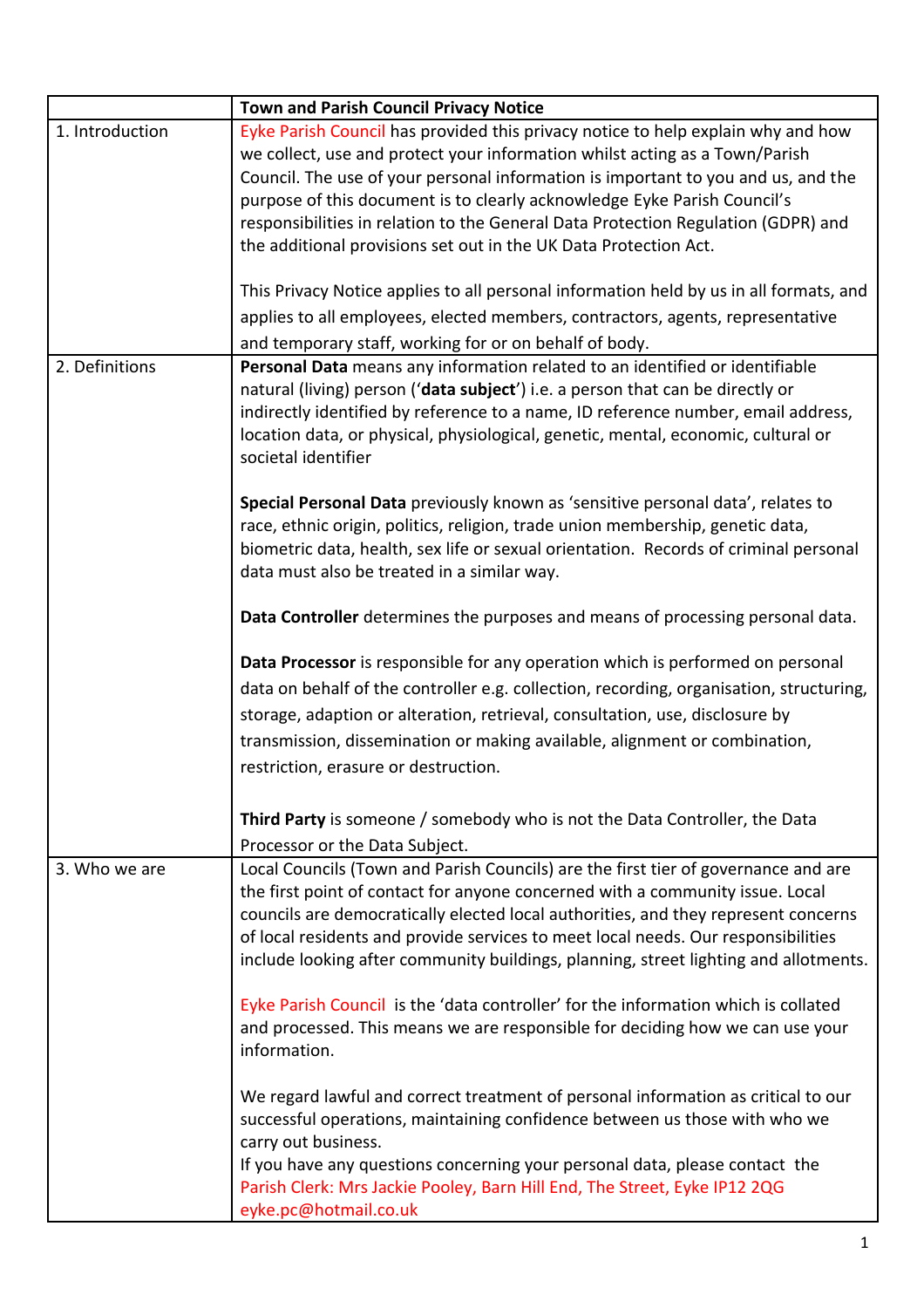| 4. How the law   |                                                                                                                                                                          | GDPR says that we are allowed to use personal information only if we have a   |  |  |  |
|------------------|--------------------------------------------------------------------------------------------------------------------------------------------------------------------------|-------------------------------------------------------------------------------|--|--|--|
| protects you     | proper reason to do so. This includes sharing it with other parties. The GDPR states                                                                                     |                                                                               |  |  |  |
|                  | we must have one or more of these reasons:                                                                                                                               |                                                                               |  |  |  |
|                  | $\bullet$                                                                                                                                                                | Statutory obligation or legal duty;                                           |  |  |  |
|                  | $\bullet$                                                                                                                                                                | To fulfil a contract we have with you;                                        |  |  |  |
|                  | $\bullet$                                                                                                                                                                | We have a legitimate interest; or                                             |  |  |  |
|                  |                                                                                                                                                                          |                                                                               |  |  |  |
|                  | We have your consent.                                                                                                                                                    |                                                                               |  |  |  |
|                  |                                                                                                                                                                          |                                                                               |  |  |  |
|                  |                                                                                                                                                                          | More information on how the law protects you can be found on the ICO website. |  |  |  |
| 5. Our           | GDPR Article 5 provides us with the main responsibilities to abide by, to ensure                                                                                         |                                                                               |  |  |  |
| Responsibilities | that personal data is:                                                                                                                                                   |                                                                               |  |  |  |
|                  | 1. Processed lawfully, fairly and transparent;                                                                                                                           |                                                                               |  |  |  |
|                  | 2. Collected for specified, explicit and legitimate purposes;                                                                                                            |                                                                               |  |  |  |
|                  |                                                                                                                                                                          | 3. Adequate, relevant and limited to what is necessary;                       |  |  |  |
|                  | 4. Accurate and kept up to date;                                                                                                                                         |                                                                               |  |  |  |
|                  |                                                                                                                                                                          | 5. Kept for no longer than is necessary; and                                  |  |  |  |
|                  | 6. Processed securely.                                                                                                                                                   |                                                                               |  |  |  |
|                  |                                                                                                                                                                          |                                                                               |  |  |  |
|                  | For further information on our responsibilities, please see the ICO website.                                                                                             |                                                                               |  |  |  |
|                  |                                                                                                                                                                          |                                                                               |  |  |  |
|                  | We aim to ensure we treat personal information correctly, in accordance with the                                                                                         |                                                                               |  |  |  |
|                  |                                                                                                                                                                          |                                                                               |  |  |  |
|                  | law.                                                                                                                                                                     |                                                                               |  |  |  |
|                  |                                                                                                                                                                          |                                                                               |  |  |  |
|                  | All personal information provided by you is held securely and in confidence by us                                                                                        |                                                                               |  |  |  |
|                  | in our computerised and other records. We maintain strict security standards and                                                                                         |                                                                               |  |  |  |
|                  | procedures with a view to preventing unauthorised access to your data. All our                                                                                           |                                                                               |  |  |  |
|                  |                                                                                                                                                                          | staff and all third parties we may hire are required to observe our privacy   |  |  |  |
|                  | standards.                                                                                                                                                               |                                                                               |  |  |  |
|                  |                                                                                                                                                                          |                                                                               |  |  |  |
|                  | The GDPR states that special personal data requires more protection and                                                                                                  |                                                                               |  |  |  |
|                  | additional conditions for processing. We will process any special personal<br>information only for the purposes for which you provide it, unless permitted by<br>law.    |                                                                               |  |  |  |
|                  |                                                                                                                                                                          |                                                                               |  |  |  |
|                  |                                                                                                                                                                          |                                                                               |  |  |  |
|                  |                                                                                                                                                                          |                                                                               |  |  |  |
|                  | <b>Breaches</b>                                                                                                                                                          |                                                                               |  |  |  |
|                  | The councils will always treat any data breach as a serious issue, and all potential<br>breaches will be thoroughly investigated. If you need to report a breach, please |                                                                               |  |  |  |
|                  |                                                                                                                                                                          |                                                                               |  |  |  |
|                  |                                                                                                                                                                          |                                                                               |  |  |  |
|                  | contact the Parish Clerk.                                                                                                                                                |                                                                               |  |  |  |
| 6. Your Rights   |                                                                                                                                                                          | The GDPR provides you with the following rights:                              |  |  |  |
|                  | The right to be                                                                                                                                                          | You have the right to be informed about the collection                        |  |  |  |
|                  | informed                                                                                                                                                                 | and use of your personal data, and this outlined in this                      |  |  |  |
|                  |                                                                                                                                                                          | privacy notice.                                                               |  |  |  |
|                  | The right of access                                                                                                                                                      | You have the right to request access to the personal data                     |  |  |  |
|                  |                                                                                                                                                                          |                                                                               |  |  |  |
|                  |                                                                                                                                                                          | we may hold about you.                                                        |  |  |  |
|                  | The right to                                                                                                                                                             | You have the right to request that inaccurate personal                        |  |  |  |
|                  | rectification                                                                                                                                                            | data we hold is rectified.                                                    |  |  |  |
|                  | The right to erasure                                                                                                                                                     | In certain circumstances, you have 'the right to be                           |  |  |  |
|                  |                                                                                                                                                                          | forgotten' and have your personal data erased.                                |  |  |  |
|                  | The right to restrict                                                                                                                                                    | In certain circumstances, you have the right to request                       |  |  |  |
|                  |                                                                                                                                                                          | the restriction or suppression of your personal data.                         |  |  |  |
|                  | processing                                                                                                                                                               |                                                                               |  |  |  |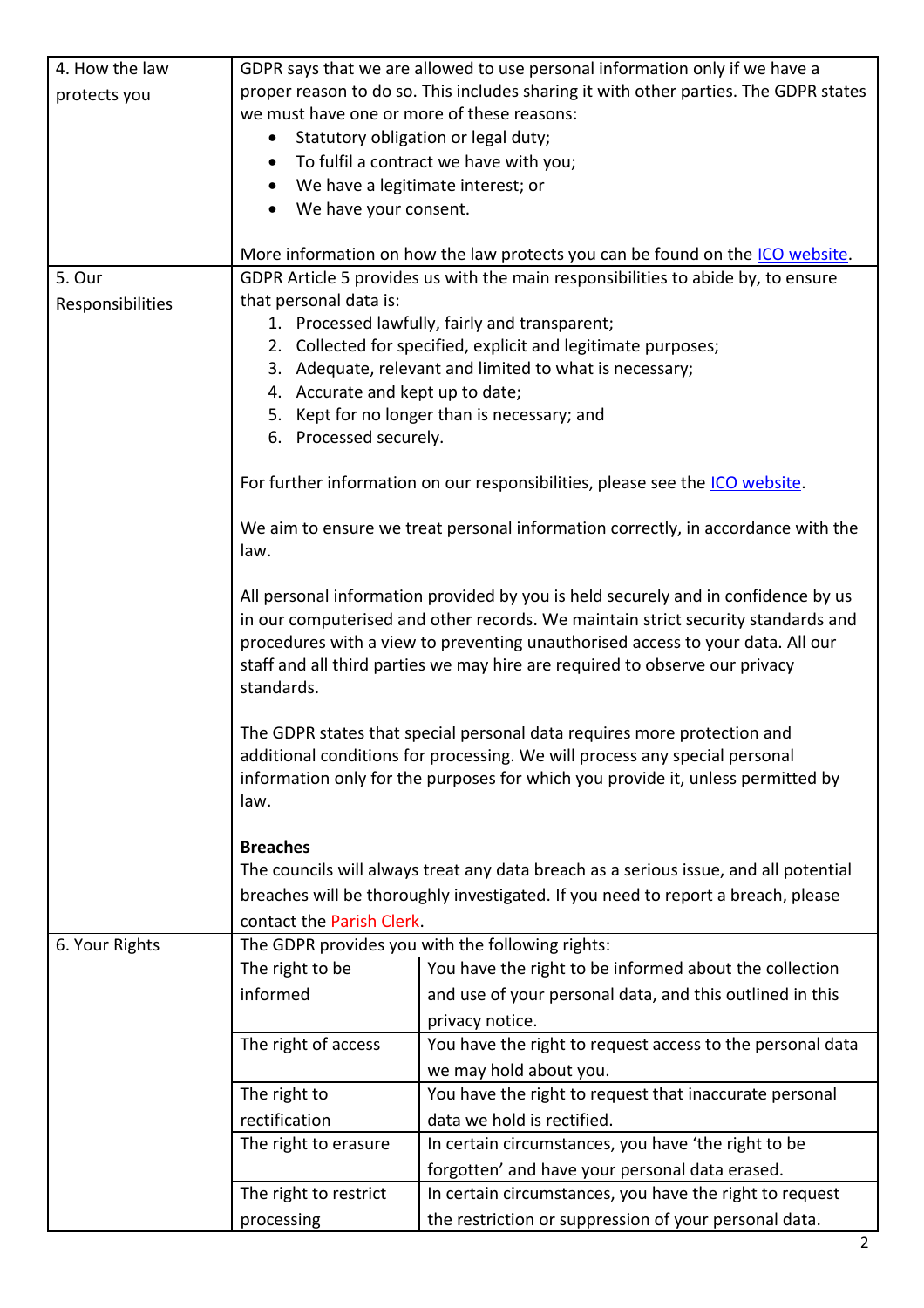|                     | The right to data                              | In certain circumstances, you have the right to request to                                                                                                        |
|---------------------|------------------------------------------------|-------------------------------------------------------------------------------------------------------------------------------------------------------------------|
|                     | portability                                    | obtain your own personal data for your own use or to give                                                                                                         |
|                     |                                                | to other organisations.                                                                                                                                           |
|                     | The right to object                            | In certain circumstances, you have the right to object to                                                                                                         |
|                     |                                                | your personal data being collated, stored and processed.                                                                                                          |
|                     | Rights in relation to                          | You have the right to request that we do not make our                                                                                                             |
|                     | automated decision                             | decisions based on solely an automated process, and you                                                                                                           |
|                     | making and profiling.                          | can object to an automated decision and ask that a                                                                                                                |
|                     |                                                | person reviews it in certain circumstances.                                                                                                                       |
|                     | The right to withdraw                          | In our discretionary service provisions, you have the right                                                                                                       |
|                     | of consent                                     | to withdraw your consent at any time.                                                                                                                             |
|                     | The right to complain                          | You have the right to complain through our complaints                                                                                                             |
|                     |                                                | procedure, and then the Information Commissioner.                                                                                                                 |
|                     |                                                | Any requests in relation to your rights with regards to the personal data we hold                                                                                 |
|                     |                                                | should be made verbally or in writing to the Parish Clerk.                                                                                                        |
|                     |                                                |                                                                                                                                                                   |
|                     |                                                | For further information on your rights, please see the ICO website.                                                                                               |
| 7. Your             |                                                | You are responsible for making sure you give us accurate and up to date                                                                                           |
| responsibilities    |                                                | information, and to let us know if any personal information we hold is incorrect.                                                                                 |
| 8. When do we       |                                                | We collect information about you from different places, including:                                                                                                |
| collect information | Directly from you;<br>٠                        |                                                                                                                                                                   |
| about you?          | From a third party;                            |                                                                                                                                                                   |
|                     |                                                | From publicly available sources;                                                                                                                                  |
|                     |                                                | From other organisations or agencies.                                                                                                                             |
|                     |                                                | We will only collect your personal information in line with the relevant regulations                                                                              |
|                     |                                                | and the law, and this may relate to any of our statutory or discretionary services                                                                                |
|                     |                                                | you apply for, currently hold or have held in the past.                                                                                                           |
|                     |                                                |                                                                                                                                                                   |
|                     |                                                | We will obtain personal information through a number of different mediums such                                                                                    |
|                     |                                                | as telephone, email, in person, post, or online. At the point of data collection, the                                                                             |
|                     |                                                | lawful basis for processing will be determined and explained.                                                                                                     |
|                     |                                                |                                                                                                                                                                   |
|                     |                                                | To fulfil our statutory obligations, we will have to collate and process your<br>personal data. Where we are providing discretionary services, or we are entering |
|                     |                                                | into a contract with you, if you choose not to give us your personal data it may                                                                                  |
|                     | delay or prevent us from fulfilling this role. |                                                                                                                                                                   |
| 9. What personal    |                                                | Depending upon the service we are delivering, we may hold; your name, address,                                                                                    |
| information do we   |                                                | email address, telephone number, views / opinions, health records etc.                                                                                            |
| collect?            |                                                |                                                                                                                                                                   |
| 10. How do we use   |                                                | We require your personal information for a number of statutory and discretionary                                                                                  |
| your information?   |                                                | obligations and we will not use your personal data for other purposes other than                                                                                  |
|                     |                                                | for what it was collated unless we have obtained your consent or for other lawful                                                                                 |
|                     |                                                | purposes (i.e. detection and prevention of fraud).                                                                                                                |
|                     |                                                |                                                                                                                                                                   |
|                     | <b>Marketing</b>                               |                                                                                                                                                                   |
|                     |                                                | We may use marketing to let you know about products, services and offers that                                                                                     |
|                     |                                                | you may want from us. You will be given the option to opt in to marketing at the                                                                                  |
|                     | point of data collection.                      |                                                                                                                                                                   |